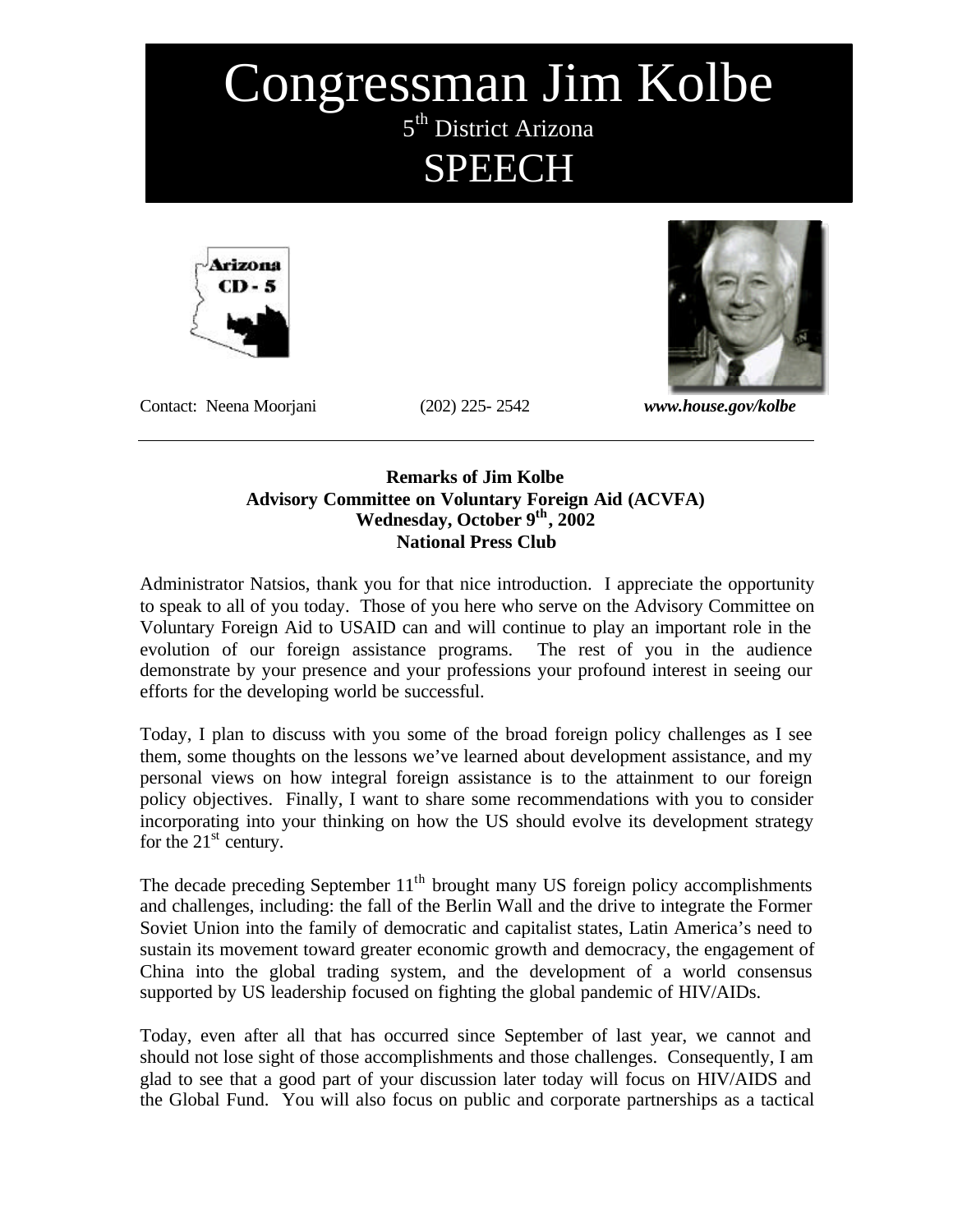means to strengthening our overall development effort. And you will discuss – as I will – the most exciting and innovative idea in foreign assistance in a generation, the proposed Millennium Challenge Account (MCA).

But to set the framework of my remarks, let me acknowledge that the emotional and physical impact of 9-11 was enormous. While it did not change most of the foreign policy realities we face, it definitely changed our perceptions of those realities and very much our policy responses to them. Now, we confront escalating public expenditures for homeland security, new private sector costs to help protect critical infrastructure, and all kinds of opportunity costs as security overshadows other priorities. We must work to make sure that the President's Millennium Challenge Account does not fall victim to the war against terrorism.

In the mind of the American public, our foreign policy post 9-11 carries a sense of urgency and priority we have not seen in a decade – perhaps longer. All over America we feel a new sense of vulnerability. As we wrestle, debate, and implement programs to meet those pre 9-11 and post 9-11 challenges, our underlying foreign, national security, and international economic policy objectives remain constant. We continue to believe in and encourage personal liberty and respect for human rights, democracy, pluralism and the rule of law, and broad based capitalism as the mode of economic development.

We stand astride an important moment in recent history in so many ways. While this phrase is used all too often in public dialogue – a fact Administrator Natsios has noted - it remains appropriate in light of what our country and others have endured or witnessed this last century. Free markets, entreprenuralism, and an absence of large state central planning has been embraced - albeit still to varying degrees -- as the chief means by which nations will improve in the quality of life for their citizens. Individualism, markets, and democratic choice have defeated Communist and central planning ideology all over the world, for the simple reason that it was unable to meet the civic and material needs of its citizens.

Today, even as I talk about these positive trends, the House of Representatives is preparing to vote for a resolution to authorize the use of force against Iraq. The foreign policy that the President and Congress are embarking upon in this resolution are very much in the spirit of keeping this progress moving forward.

Several months ago, Brent Scrowcroft, NSC advisor to former President George Bush, commented that America's future security and prosperity in the world depends on how well we can change the trend lines in parts of the world post 9-11. In his view, problems transcend the obvious tension between Islam and the West to ones focused on how the world has become more fractured and tensions among its various pieces have started to increase. One indicator of the fragmentation relates to the number of countries in the United Nations. When UN was born, it had 51 member nations in 1945. Now, its membership has swelled to 191.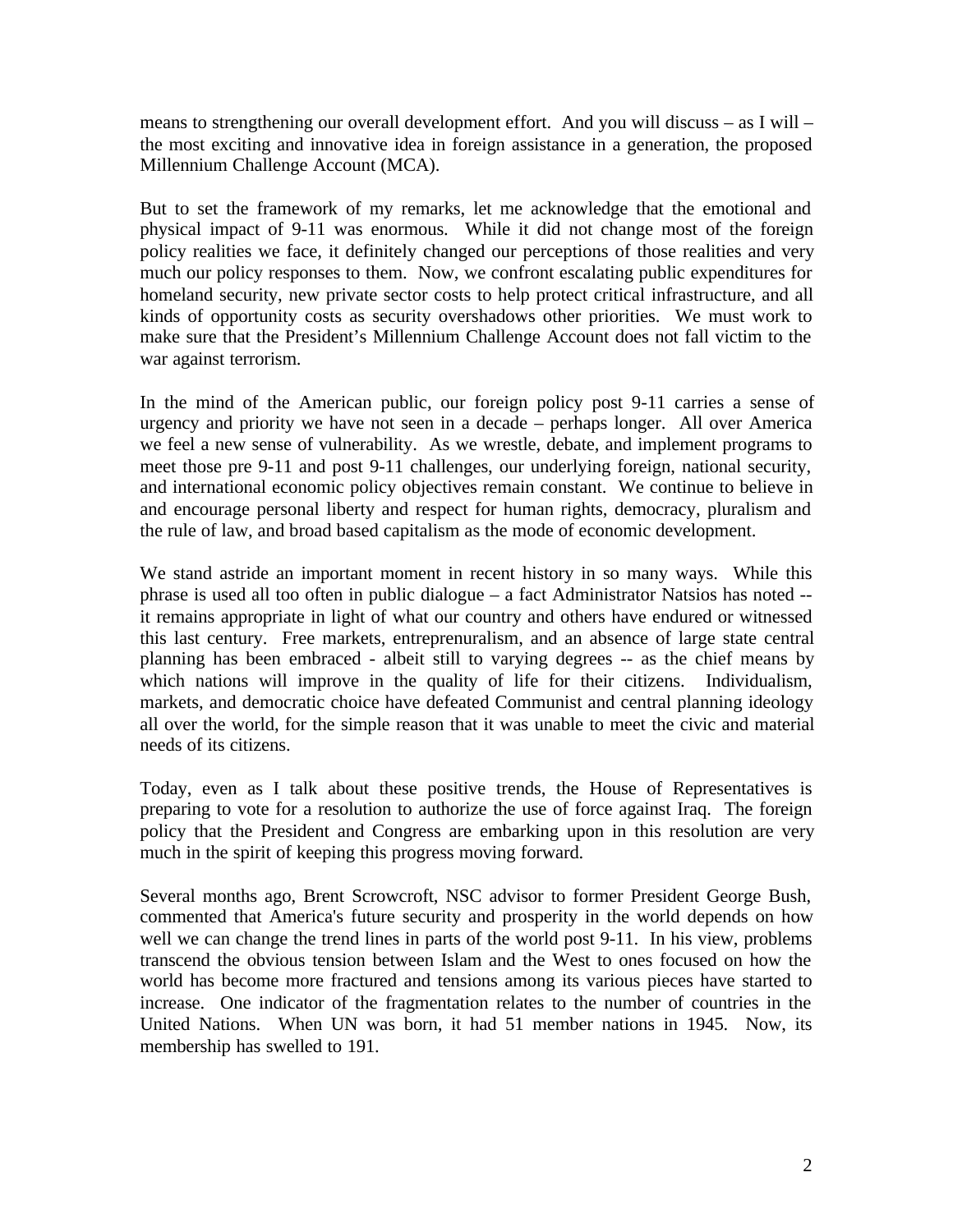However, I would note that even as the world has become more fractured into a kaleidoscope of nation states, it has become more united along key democratic and free market dimensions.

In 2001, Freedom House noted continued gains in democracy in its annual report. Measured by the degree of political and civil liberties, it found that the number of free countries has increased from 65 in 1990 to 86 in 2001. Two and a half billion people, 40% of the world's population live in these countries. The organization noted that the 40% of people living in freedom is the largest in the history of its survey (some 20 years). But with that statistic of course, we also must see the reverse which means that 60% of the world's population do not enjoy the same level of political and civil freedom as we do in the United States.

Freedom House also notes that the number of partly free countries increased from 50 in 1990 to 59 in 2001. These are defined as those where limited political and civil liberties are combined with negatives such as corruption, weak rule of law, and a dominance of one political party. Some 1.4 billion people, or 25% of the world's population, live in these countries. Despite the need to continue to push for expanded freedom, there is progress.

Although there is clearly some weakening in the belief of free markets, in developing and developed countries alike, we must see it in context. GATT at its inception in 1947 had 23 nations as original signers. Now, the WTO, its successor organization, has over 140 members. That represents a large number of nations subscribing to the principles of capitalism and global trade. Amazingly, developing nations represent 80% of the WTO. The WTO reports that international trade increased from \$1.8 trillion in 1983 to over 5½ trillion recently.

General Scrowcroft also has made some insightful comments on challenges of globalization. For some 20 or 30 countries, the prospect of globalization offers a great promise of development. For the rest, it offers just a growing divide. Simple statistics are illustrating this trend: 40 years ago the world's 20 richest countries had per capita incomes that were 20 times greater than the world's 20 poorest countries. Now that number is 37 times greater.

The term globalization gets thrown around a lot. I owe you my definition. My working description is this: the increasing integration of the world brought about through expanded international flows of trade, investment, labor, capital, knowledge, information, and technology. In essence, it is the expansion of capitalism, or of free market principles in practice.

In the minds of some, globalization remains an evil phenomenon. We just witnessed another round of protests here in Washington at the recent World Bank and IMF meetings. The target of these protests was the capitalist system itself. While the emotions and passions of these protesters stem from real concerns and fears, we must not lose sight of the fact that the US – and the international community -- have an overriding foreign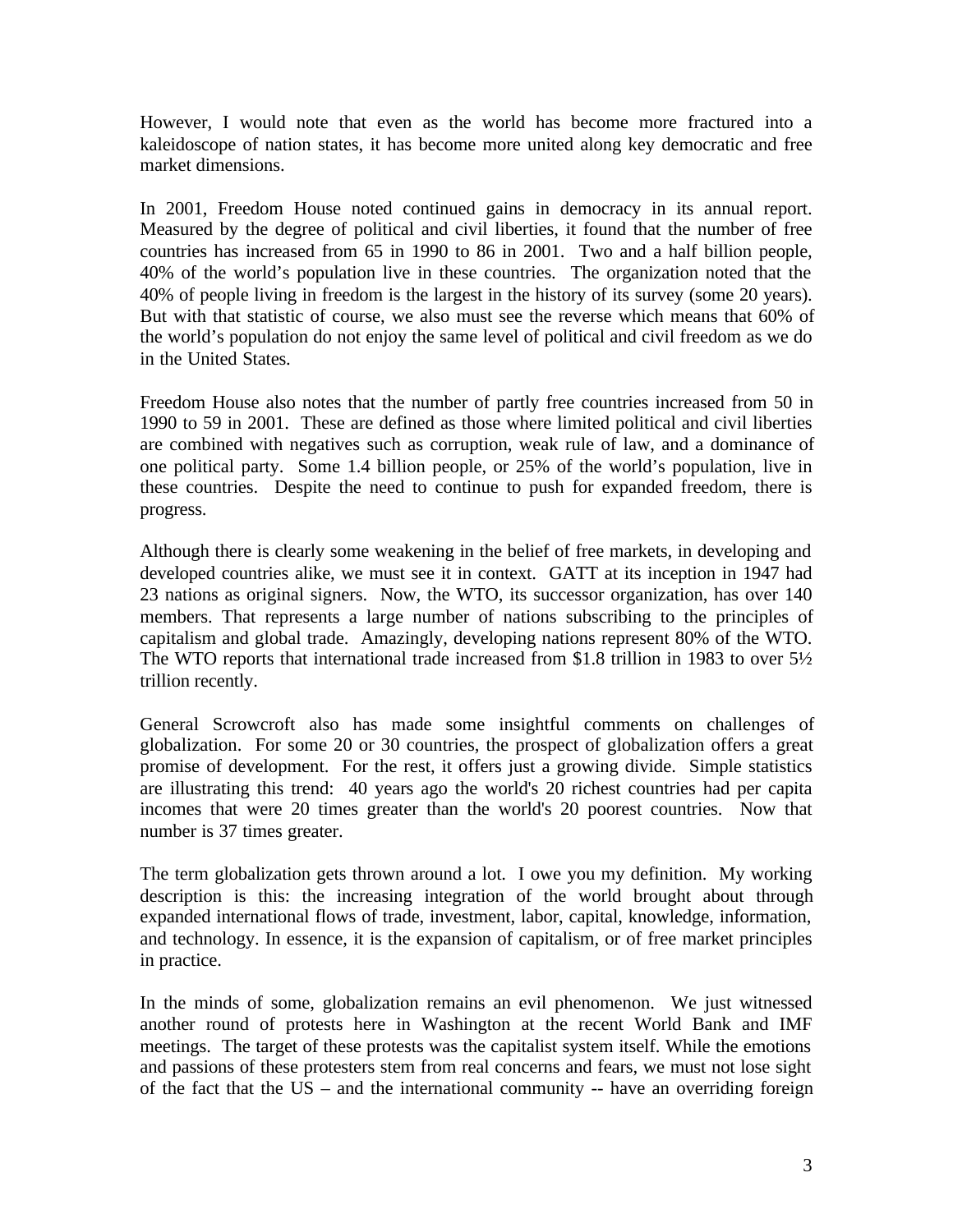policy interest in deepening global integration and making it sustainable. Why? Because it can help generate the benefits that can allow us to attain our development and foreign policy objectives. "Is global integration here to stay?" is not -- in my view -- a question which is still in doubt. The answer is definitely yes.

As many of you know, it was only in this Congress that I assumed the chairmanship of the FO Subcommittee. It has been a terrific challenge and opportunity to play this leadership role on behalf of my party and the House chamber. I continue to enjoy the excellent working relationship I have forged with my ranking member, Nita Lowey. Despite these very partisan times and occasional disagreements, we have managed to work in a bipartisan way, and two years running have assembled an appropriations bill both of us could support.

Over these last two sessions of Congress, I sometimes think of accomplishments of the  $107<sup>th</sup>$  Congress in the area of foreign assistance. Certainly, many in the Executive branch and you in the audience share credit in those accomplishments. And while the FY 2003 appropriation process is stalled for the time being, I am sure that when the dust settles foreign assistance levels will not be reduced from the bill's general total.

If we assume the levels in the bill adopted in the House Appropriations Committee, the child survival account will have increased from a little over \$1 billion in 2001 to \$1.7 billion in 2003, an increase of \$700 million or 60%. This large increase was accomplished even with a moderate increase in development assistance from \$1.3 billion in 2001 to \$1.4 billion in 2003, an increase of a little over \$100 million or 10%. On HIV/AIDS, funding has more than doubled in spending, growing from \$315 million in 2001 to \$786 million in 2002. Over the 2002-2003 period, if one assumes at least the House Foreign Operations level of \$250 million (an amount higher than the Senate at present) for the Global Fund, plus if \$100 million is provided from the 03 Labor HHS bill (the bill has not been written yet), then the US will have contributed \$650 million in total to the Global Fund to Fight AIDS, Tuberculosis, and Malaria.

Certainly, these are significant investments in fighting the pandemic but it is clear that much more will be necessary. UNAIDS estimates that programs in developing countries and countries in transition will need to have about \$10 billion annually to fight the pandemic by 2005 – just three years from now. All national governments, including and specifically the US, will have to increase the amount of resources they plan to budget and dedicate to fight this disease.

However, while I personally take some satisfaction in these foreign assistance accomplishments -- as do many of my colleagues and as you should -- I can say that their impact will pale in comparison to a single vote (10 years in the making) and the continuation of one international economic policy. In my 18 years of Congress, it was the most dramatic vote I have ever worked. When first considered on the House floor, the vote was open for 48 minutes. It passed on two occasions by a single vote. In my opinion, it was the most important development assistance vote in last 10 years.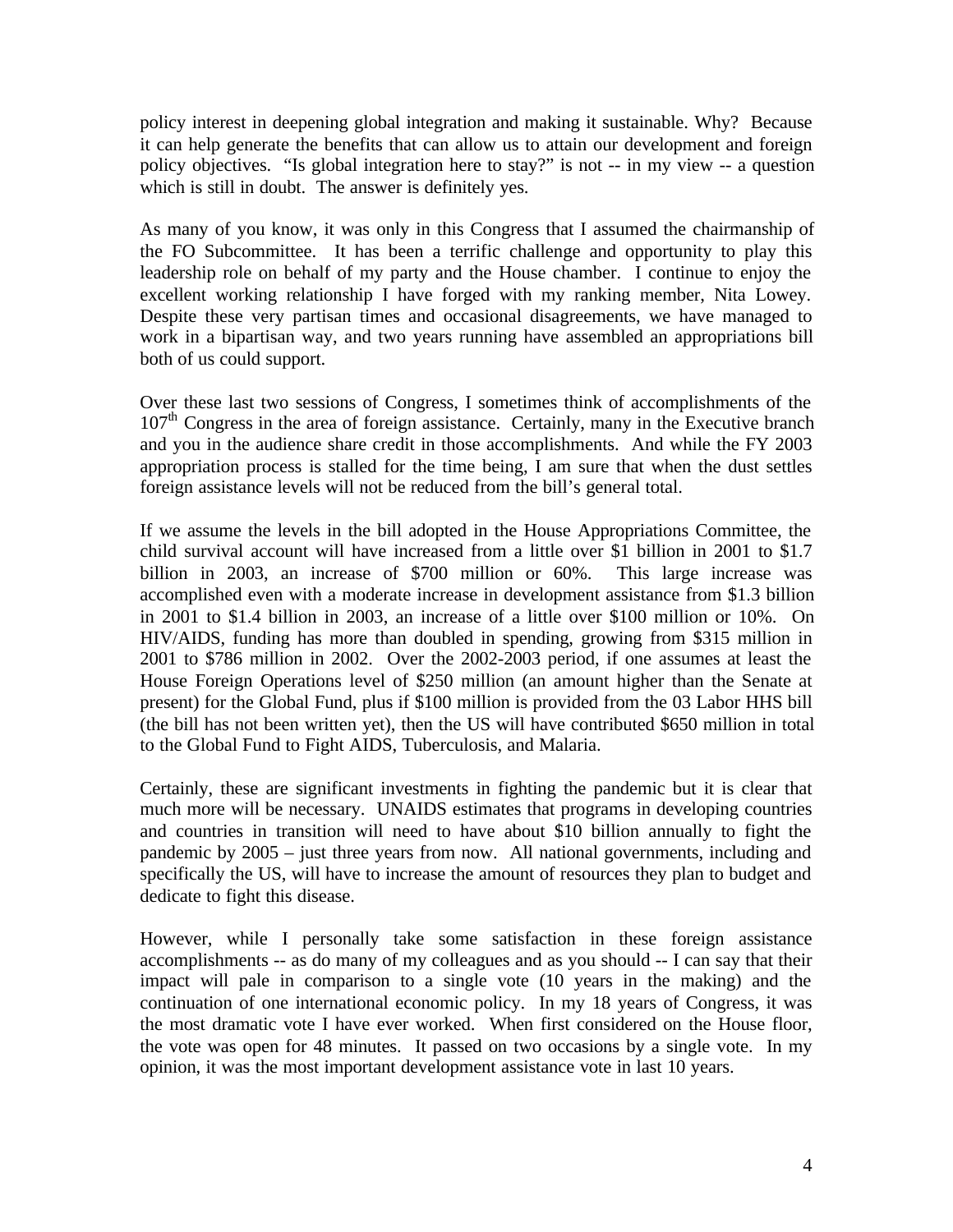What vote and what law do you think I am referring to? I am referring to Trade Promotion Authority or TPA for short. This vote was all about the future. It gave the President the confidence to lead and gave us the best tool to shape the challenge of globalization. Why do I think that TPA vote will be more impactful than our investments in development assistance? Most of our development assistance investments will fall far short of their objective – if not completely wasted -- unless there are economic and political systems to sustain them and generate economic growth as a result. We may positively touch a few lives, but we will see little long term improvement in the quality of life for the people of the developing world. The traditional forms of assistance may make us feel good but they will not have lasting impact unless other economic tools work.

Trade promotion authority, on the other hand, can dramatically make a difference in the developing world if it is used as a powerful lever to truly generate free trade between developed and developing countries alike. But while I just identified what I thought was the most important vote in our efforts to reduce poverty, allow me to share some lessons we can use to improve the delivery of our development assistance. There are four I want to highlight:

- First, it is not the quantity of foreign assistance that is important to development.
- Second, it's all about a focus on economic growth.
- Third, we need to work more on better governance.
- And fourth, the need for a laser focus on what works. We are anything but focused right now.

Let me examine those four lessons in more detail.

#### **Lesson #1: It Is Not The Quantity Of Foreign Assistance That Is Important.**

America has given over \$167 billion (in constant 1999 US dollars) in official development assistance (ODA) to 156 countries, regions, and territories since 1980. Of those 156 countries, we have data for per capita GDP data between 1980 and 2000 for 97 of these countries. These countries received over \$144 billion in inflation adjusted ODA since 1980. These 97 countries had a median inflation adjusted per capita GDP of \$1,076 in 1980, but only \$994 in 2000. That means that there has been a decline in real terms.

No relationship – no link – is apparent between economic growth and the levels of official development assistance. One study noted that between 1980 and 2000, 23 recipients of U.S. official development assistance received amounts equivalent to one quarter of their entire gross domestic product in 2000. I'm speaking only of U.S. assistance; it does not include aid from other nations or the World Bank. Growth in per capita GDP for these countries averaged -0.16 percent, with 12 experiencing negative growth, and only 4 experiencing growth over 1 percent.

In another study, a former World Bank development economist found a similar lack of relationship. Bill Easterly noted that between 1950 and 1995, Western countries gave \$1 trillion in aid in constant 1985 dollars. He concluded, after studying investment and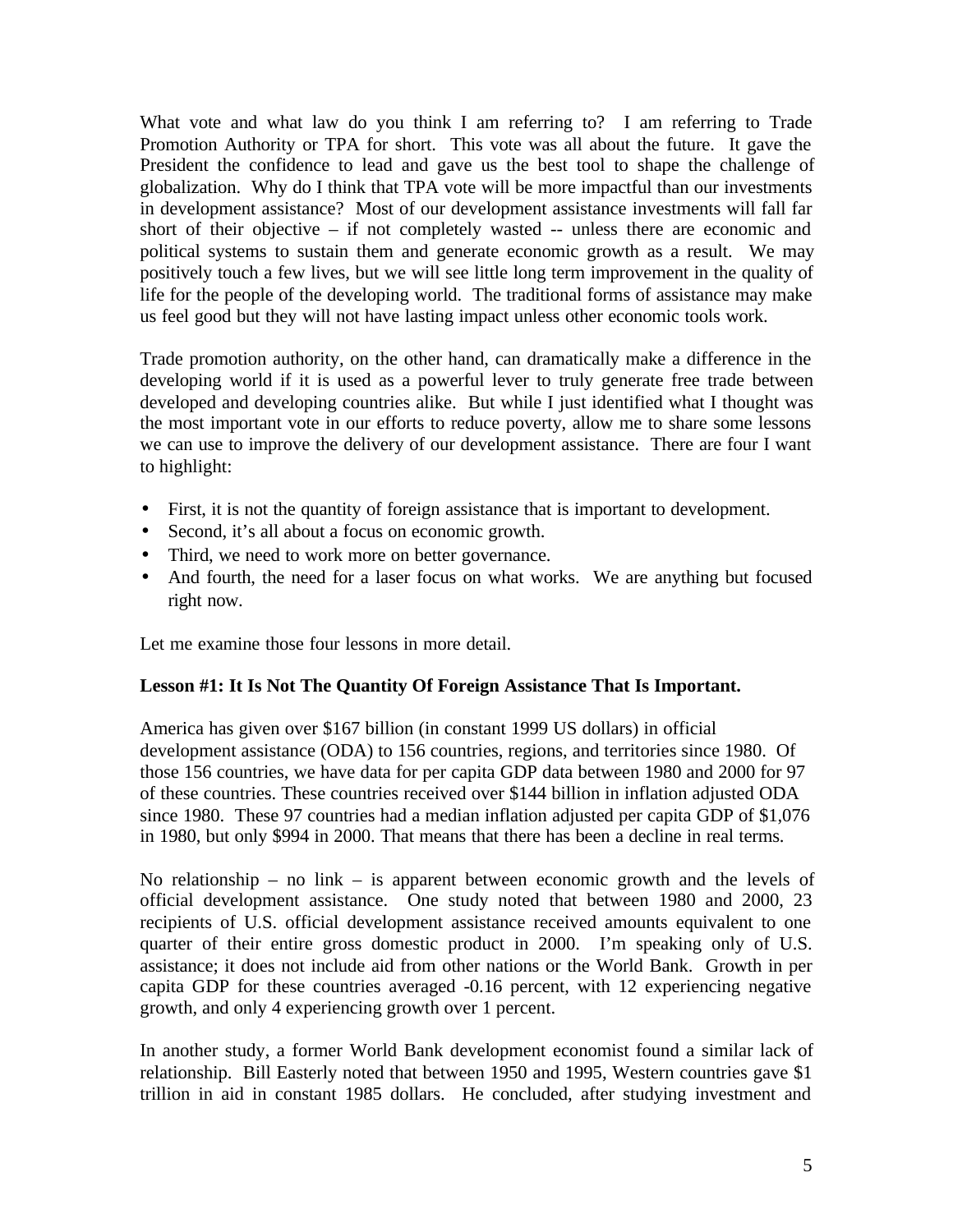growth patterns in over 80 countries in a similar time frame, "Among all low-income countries, there is not a clear relationship between aid and growth."

You should note the time frames of these studies – 20 years and 45 years. We're not talking about expecting quick results after a year or two of assistance. These are long term studies and long term results. Simply put, the focus on the amount of aid is misplaced. Tax policy, regulatory policy, anti-corruption, transparency, and the rule of law matter far more in a developing country than the amount of development assistance.

### **Lesson #2: It's All About Economic Growth.**

Let me take a moment to review some recent success in the area of poverty reduction, other key improvements in development measures, and a quick look at the geographic areas of where we have seen success. In 1990, 29% of the world's population lived on income of less than a \$1.00 per day. In 2000, it was 23%, a 6% point drop. The absolute number of people living on less than a \$1 per day has declined even as the world population has increased. An interesting fact I would note is that this has occurred even as there was a decline of 30% in the level of official development assistance over the last decade or the same time frame. $<sup>1</sup>$ </sup>

Some other development indicator improvements are important to recognize as well. Between 1990-1999, adult illiteracy rates in low-income countries for males aged 15 and above decreased from 35% to 29%; and for females aged 15 and above, the figure declined from 56% to 48%. While only 30% of people in the developing world had access to clean drinking water in 1970, today about 80% have. Wages and conditions have improved as economies grow. In 1970, 35% of all people in developing countries were severely malnourished. In 1996, the figure had fallen to 18% and the UN expects the figure will continue to fall.

Why have we seen this success? The answer will be found in raising personal incomes and economic growth. It is an increase in personal incomes that enable us to achieve all of our other aspirations for the developing world. And raising personal incomes come with broad-based economic growth. Look at the big success stories around the globe; most of them did not receive US aid. China's growth has been consistent at 7% - 10% over the last decade. There has been sustained significant economic growth in countries such as Indonesia, Vietnam, Brazil, and Mozambique. Some countries have even managed to double GDP per capita, including Botswana, Chile, Thailand, and Korea. None are major aid recipients.

How do we best help countries achieve broad based economic growth? Economic growth is only possible with capitalism, investment, & trade. Trade, open financial markets, and investment are good for the poor. Empirical research of the World Bank shows that during the last decade income per capita in developing countries that have focused on capitalism and that participate in the global trading system grew more than three times faster than countries choosing not to participate.

<sup>&</sup>lt;sup>1</sup> Data taken from statistics shared by Dr. Francis Rischard of the World Bank.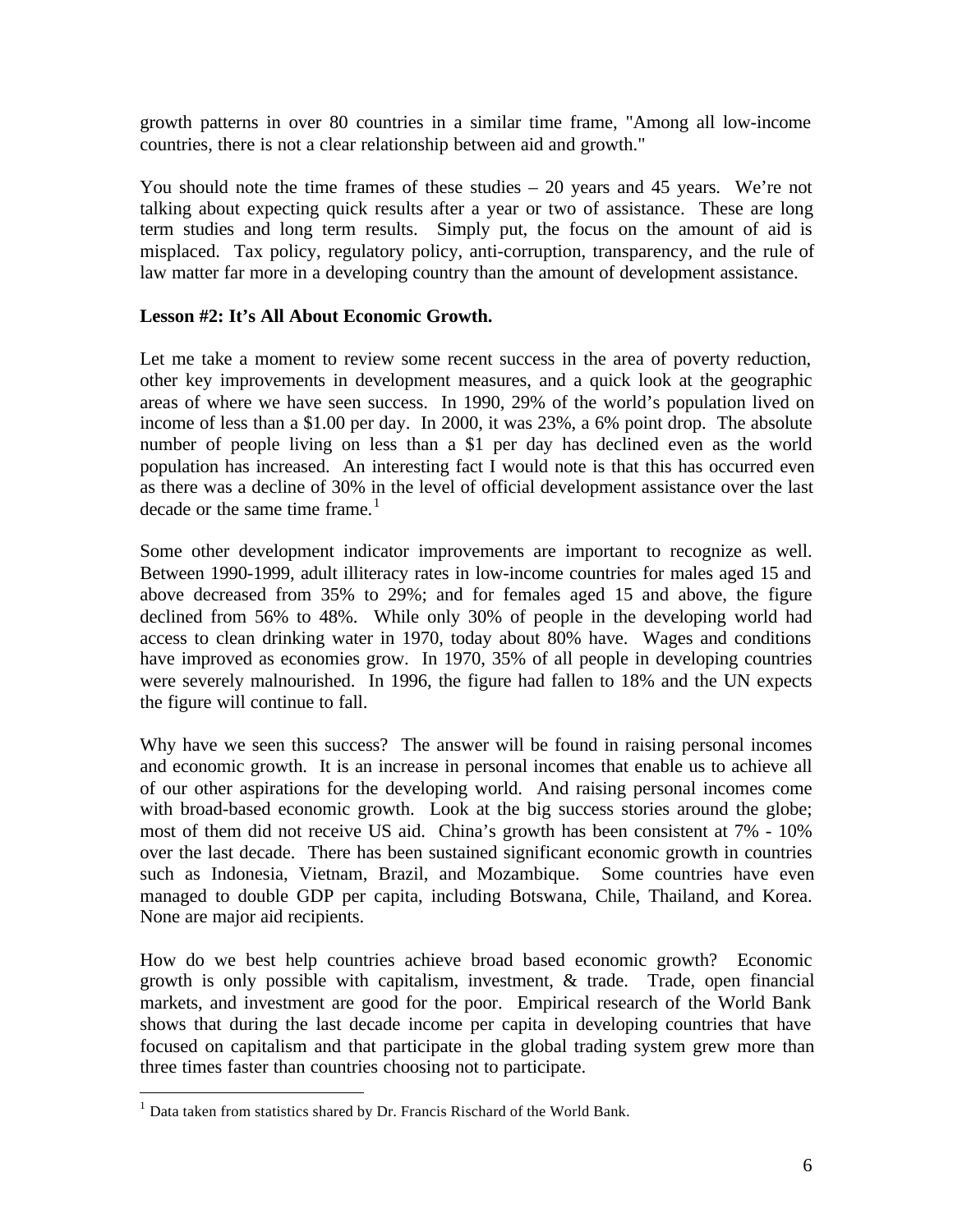A key question you might ask: "Did that growth benefit that country's society at large – or only the elites within that country?" The answer: the World Bank found that the benefits of that economic growth were evenly distributed through the population strata of those countries. As a result, the absolute poverty rates for trading nations have also fallen sharply over last 10 years. Indeed, history has shown that countries that have embraced democracy along with capitalism and participation in the global trading system have experienced the highest economic growth and generated the highest quality life for their citizens. And that of course, leads me to the third lesson.

### **Lesson #3: Good Governance Matters.**

Free markets & trade alone are not sufficient. Case in point is Latin America where countries have been moving in a free market direction for the last decade but economic growth has remained elusive. Some have suggested that the growth of the early 90s appears to have been an aberration – a few years sandwiched between the lost decade of the 1980s and the lost second half-decade of the 1990s. As a result, popular acceptance of free markets and democracy across Latin American is less certain. However, we should not allow this failure to generate better rates of growth to affect the belief these societies have placed in capitalism.

The power of free markets as a tool of development cannot be exercised without the right policy environment. Thomas Friedman, the Pulitzer prize winning diplomatic columnist of the New York Times explains it this way: countries must have a good governance "plug" to integrate into the global economy. A poor quality or corroded plug simply will not integrate with the expectations of a global capitalist economy. A critical governance component relates to creating a corruption free environment. Corruption undermines economic growth. You cannot have sustainable development without rule of law.

This is very much true in Latin America. Historically, gross inequities of wealth and income in the region have created political environments that allow bureaucracies to manipulate the economy to benefit the few. As a result, pockets of both political and economic instability stretch from Haiti to Argentina. We should not be surprised that the incentives exist for the traditional authoritarian left or right to reverse the direction toward free markets and more effective democratic governance.

## **Lesson #4: The Need To Remain Focused.**

At a multilateral and bilateral level, we have been ensnared in a cycle of "do everything development." Bill Easterly, in his article "The Cartel of Good Intentions" says it very succinctly. For low-income countries, the IMF requires a Poverty Reduction Strategy Paper (PRSP). Niger's recently completed PRSP is 187 pages long, took 15 months to develop, and sets out spending for a 5 year poverty reduction plan. The PRSP in turn must be compliant with the World Bank's Comprehensive Development Framework, a 14 point checklist covering everything from lumber policy to labor practices. This framework covers clean government, property rights, finance, social safety nets,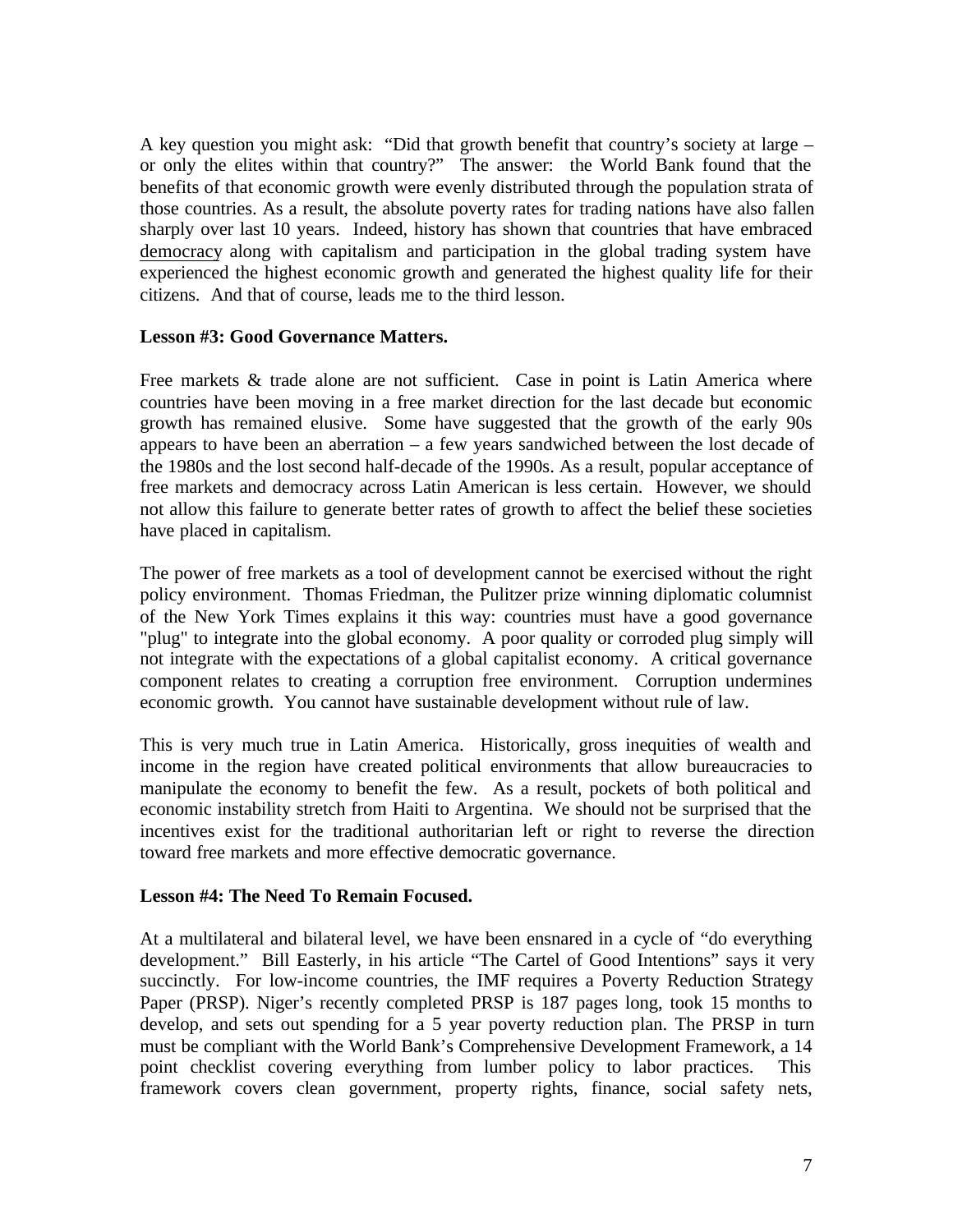education, water, arts, roads, cities, tax policy. Policy makers seeking aid must complete a litany of reports – often duplicate or similar reports for multiple institutions.

All of this is incredibly inefficient. The document emerging from the Monterrey conference contained 73 separate development recommendations, including such ambitions as establishing democracy, equality between girls and boys, -- and yes -- peace on earth. The Johannesburg WSSD Conference includes some 185 recommendations. And finally, it is present in the development and implementation of the Millennium Development Goals.

Now, with those four lessons in mind, what do I think should be the role of our development assistance? Before addressing that question, let me first take a step back and articulate how I see US foreign assistance as an integral component of our overall foreign and national security policy. I often relate our total foreign assistance – all of that in the foreign operations bill – as one leg of a three legged stool providing a sturdy US foreign policy. Each leg is essential for the stool to carry the weight of the policies projected and coming together at the top. One leg is that of our diplomatic core and intelligence services; another relates to national defense & security strategy; and the third has as its core in our foreign assistance.

Our foreign assistance in a macro-sense plays multiple roles within our foreign policy process. At its first level, the foreign assistance leg can be used a vital tool for easing the suffering of people around the world. At a more nuanced level, it can enhance health, education, and national infrastructure. In light of security challenges to the United States, we can also link the foreign assistance leg of the stool to the national security leg by using it in the form of Foreign Military Financing. But, of even more importance, it can and should nurture the structures of capitalism and the rule of law -- making it possible for the poor to participate in market economies and for poor countries to participate in the global economy.

I believe this is the role we should want development assistance to play. If experience shows that successful development is driven by a country's ability to access and use all its available resources for economic growth -- and particularly those that relate to integration in the global economy, then we must strategically align development assistance to the accomplishment of that end. Our development assistance should serve as a catalyst to help countries prepare for greater participation in the global economy.

I believe it is time to move beyond the debate on the quantity of foreign assistance to a focus on economic growth and helping countries maximize the benefits of participating in the global economy. Knowing that we have a tendency to ask developing countries to accomplish all of our bilateral objectives at the same time, it is imperative that we remain focused. That should result from a reflection on how we need to break out of the trap of "do everything development" Bill Easterly identified.

Let me conclude by giving a few recommendations for our development assistance programs. Some of these recommendations relate broadly to our programs, others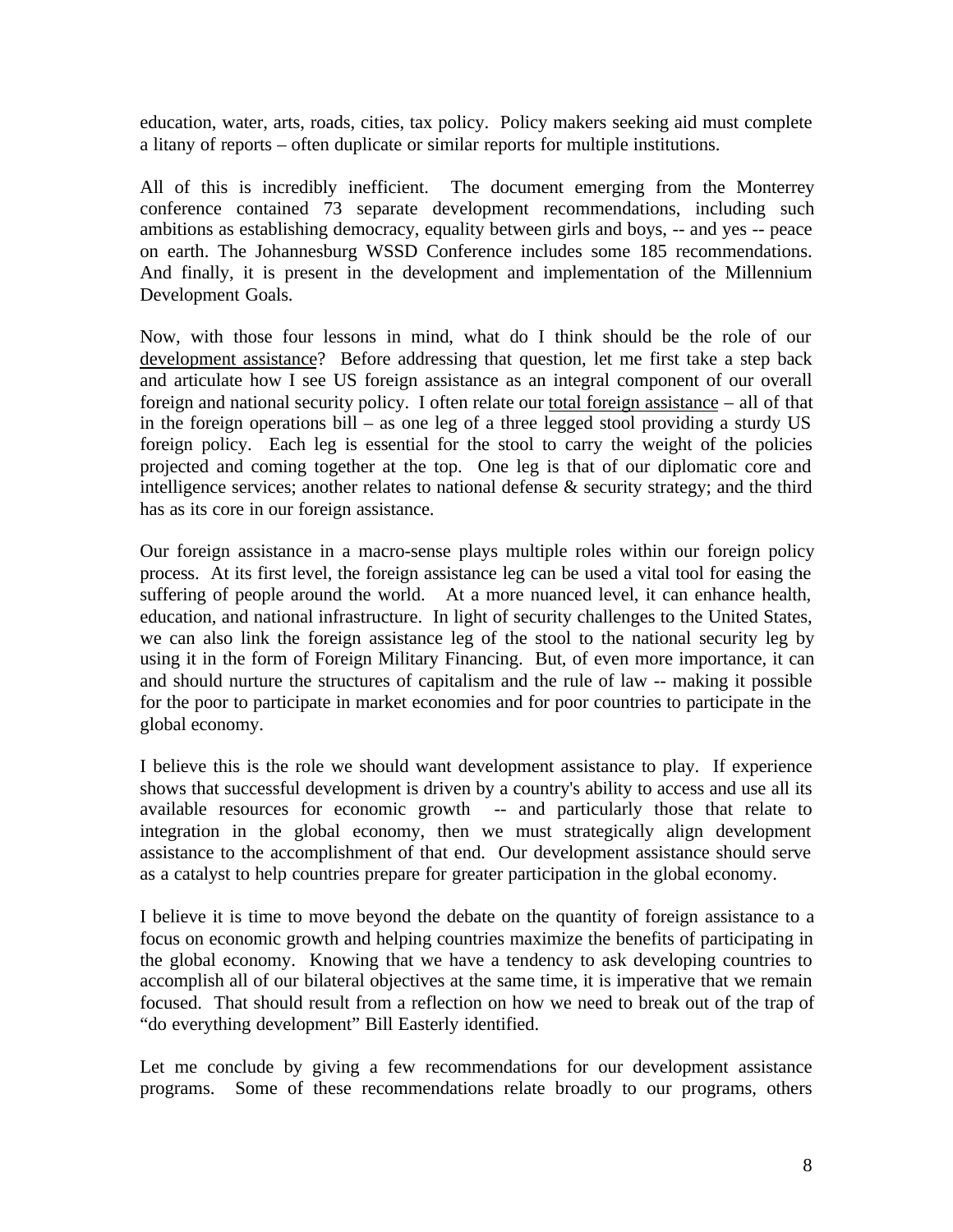convey a sense of how I think we should develop and implement the President's MCA initiative. These recommendations are applicable to all of us who share a concern about global economic progress and social justice – in the Executive branch, the legislature, and the private or non-profit sectors.

### **Overall Suggestions On US Development Assistance**

First, lets be sure that our expectations and definition of success are aligned with our development experience. All too often, advocates for development assistance argue that success is only a matter of additional resources. But experience tells us otherwise. Decades of development experience have demonstrated that resource transfers – without an environment of effective political economy – will generate poor results. Our policy development and our advocacy must place an emphasis on those policies that will generate success -- not simply the addition of more resources.

Second, the United States must generate a development policy that is more holistic in outlook. Two pillars must be elevated in importance. US policy must recognize trade and foreign direct investment as development tools. Economic growth must become its own objective and must be strongly integrated into the fabric of our development programs.2 Historically, we have just focused exclusively on increases in foreign assistance and debt relief as the chief drivers of development. I would argue that giving developing countries access to the markets of the US, Europe, and Japan creates a selfreliant path while aid is a donor development path. Imagine if Sub Saharan Africa had an additional 1% of international markets. That would mean that this region would have \$70 billion more in resources in the form of income and revenue earned through international trade.

Our domestic discussion on development must consider the potential cost of failure in the new round of trade talks (launched in Doha) or of failure in negotiations for US free trade agreements with Central America or the countries of southern Africa. The World Bank has calculated that a successful round of global trade negotiations, coupled with related market reforms, could add a whopping \$2.8 trillion to global income by 2015 - much of it in developing countries. $3$ 

This is a message that some in the foreign assistance advocacy community will not want to hear. We have become so devoted to the assistance programs we each represent. However, as a representative of Oxfam International has said, the "playing field is not level." It slopes down hill from developed countries. Therefore I say, if we are serious about development, we have to be serious about trade.

 $2$  This is particularly true for many African countries where HIV/AIDs is actually projected to reduce GDP growth rates making the situation of responding to the pandemic even more challenging.<br><sup>3</sup> "Faster integration through lowering barriers of merchandise trade would increase growth and provide

some \$1.5 trillion of additional cumulative income to developing countries over the 2005 to 2015 timeframe." 2002 Global Economic Prospects, World Bank, page xiii.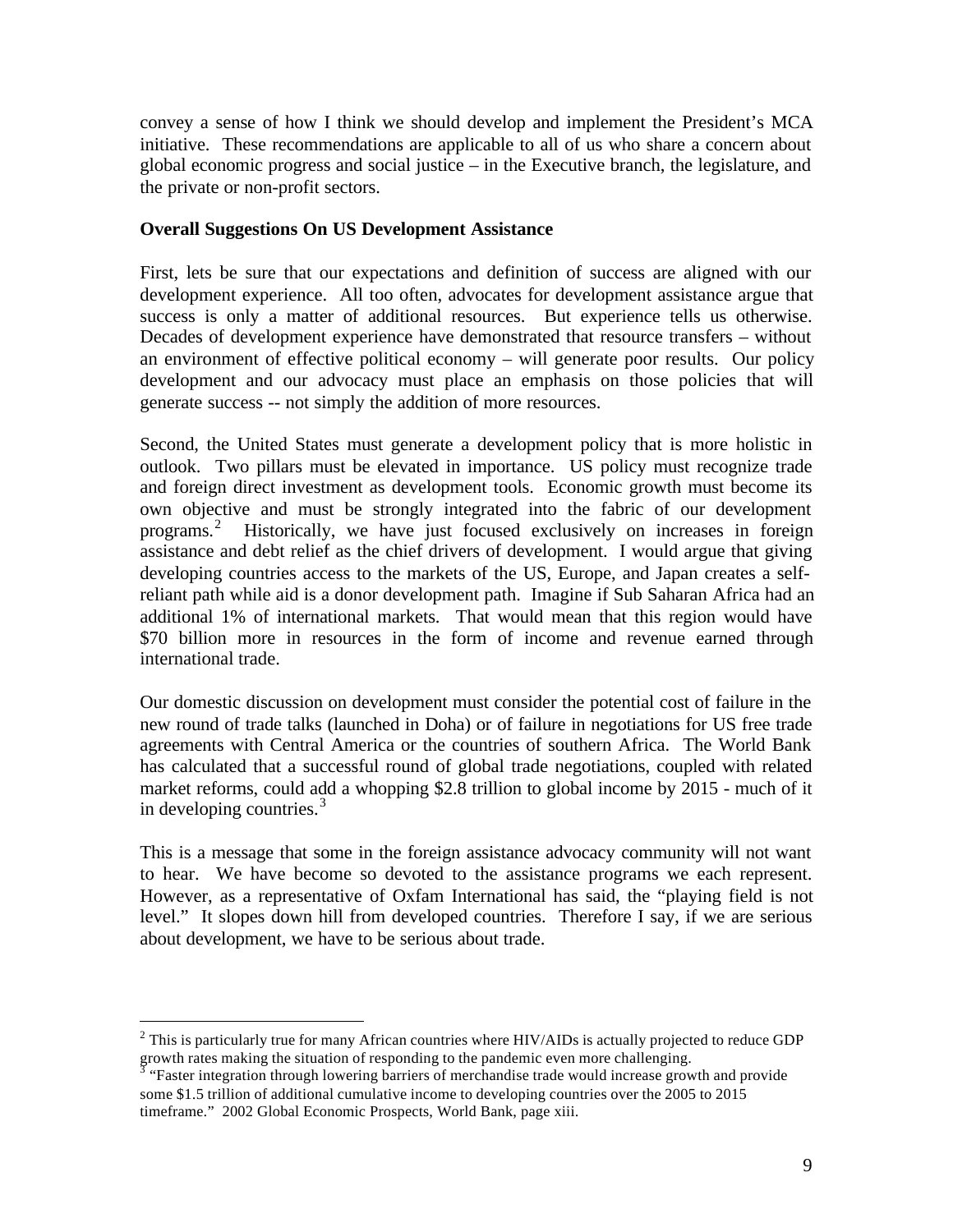On the MCA initiative of the President, I look forward to receiving the details from the Administration so that it can be evaluated carefully. I was privileged to accompany the President to the Monterrey Conference where he emphasized his commitment to the developing world. While the details are only beginning to emerge, I am very supportive of this initiative because it would create a new paradigm of development assistance – one that puts a premium on making certain investments in assistance occur in a context of effective political economy.

As the Administration continues to work on this new initiative, I would offer these suggestions. It should consider offering MCA awardee countries special consideration for expedited bilateral trade preferences (like with AGOA or ATPA) or the option of negotiating a free trade agreement with the United States. It should offer developing countries the prospect of ownership of their development strategies with US assistance. In exchange for ownership, developing countries should be willing to accept the fact that MCA resources may be withdrawn if criteria for eligibility are not maintained or results not achieved. It should aim to build and re-enforce the governmental capacity of recipient countries to manage their development. In establishing the MCA, we must minimize the administrative bureaucracy and bureaucratic requirements in the delivery of assistance. Once countries qualify, the MCA should complement current assistance efforts but most importantly generate a focus on economic growth and self-sufficiency.

And finally, it should aim to make sure development and economic opportunity are extended to those currently outside the formal economy. By this I mean that the rule of law, property rights, and the ideas of Hernando DeSoto should be incorporated into the MCA as an objective and development goal. The promise of capitalism as a tool for economic development and poverty reduction can never fully be achieved as long as large populations have no stake in the capitalist mode of development.

As all of us – but particularly the administration and the Advisory Committee -- consider the FY 2004 budget, I would offer a couple of additional suggestions for your consideration. These are intended to generate debate and deliberative thought. I know they will be considered controversial but there are serious issues behind these suggestions. First, we might want to consider a one-year time out on further increases in infectious disease funding to assess the ability of USAID, private partners, and the Global Fund to effectively manage and coordinate the massive increases over the  $02/03$  period.<sup>4</sup>

Second, we might consider downgrading the role of the multilateral development banks and UN agencies (other than the Global Fund  $\&$  the UN Food Program) for the next few years as we learn to utilize the Global Fund and the Millennium Challenge Account. As

 $4$  This suggestion is in the context of very serious management challenges USAID & the Global Fund face broadly in the context of human resources, financial management, and procurement -- specifically in the context of absorbing and deploying massive resource increases. For more information on USAID, please see House Report 107 -663 on the FY 2003 Foreign Operations, Export Financing, and Related Programs Appropriations bill.